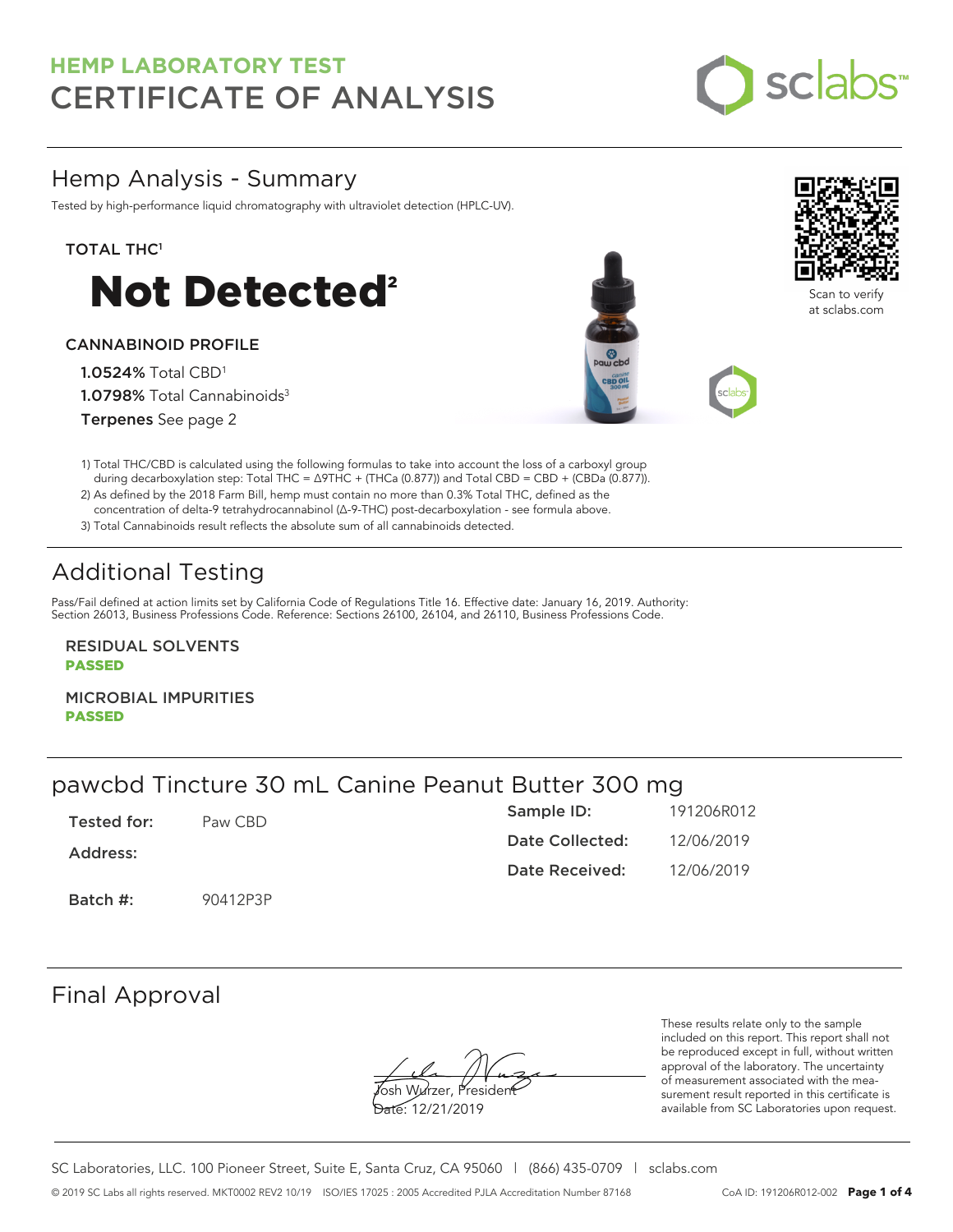

| Sample Name:        | pawcbd Tincture 30 mL Canine Peanut<br>Butter 300 mg |
|---------------------|------------------------------------------------------|
| LIMS Sample ID:     | 191206R012                                           |
| Batch #:            | 90412P3P                                             |
| Source Metrc ID(s): |                                                      |
|                     |                                                      |
|                     |                                                      |
| Sample Type:        | Other                                                |
| Batch Count:        |                                                      |
| Sample Count:       |                                                      |
| Unit Volume:        | 30 Milliliters per Unit                              |
| Serving Mass:       |                                                      |
| Density:            |                                                      |

### **Moisture Test Results**

Moisture

**Results (%)**

### **Cannabinoid Test Results 12/20/2019**

Cannabinoid analysis utilizing High Performance Liquid Chromatography (HPLC, QSP 5-4-4-4)

|                                                                        | mg/g            | %             | $LOD / LOQ$ mg/g             |
|------------------------------------------------------------------------|-----------------|---------------|------------------------------|
| ∆9THC                                                                  | ND              | ND            | 0.0009 / 0.003               |
| $\triangle$ 8THC                                                       | ND              | ND            | 0.0009 / 0.003               |
| <b>THCa</b>                                                            | <b>ND</b>       | ND.           | 0.0009 / 0.003               |
| <b>THCV</b>                                                            | ND              | ND            | 0.0004 / 0.001               |
| <b>THCVa</b>                                                           | <b>ND</b>       | <b>ND</b>     | 0.0013 / 0.004               |
| <b>CBD</b>                                                             | 10.524          | 1.0524        | 0.0009 / 0.003               |
| CBDa                                                                   | <b>ND</b>       | ND            | 0.0009 / 0.003               |
| <b>CBDV</b>                                                            | 0.037           | 0.0037        | 0.0004 / 0.001               |
| <b>CBDVa</b>                                                           | <b>ND</b>       | <b>ND</b>     | 0.0003 / 0.001               |
| <b>CBG</b>                                                             | 0.175           | 0.0175        | 0.001 / 0.003                |
| <b>CBGa</b>                                                            | <b>ND</b>       | ND            | 0.0008 / 0.002               |
| <b>CBL</b>                                                             | ND              | ND.           | 0.0021 / 0.006               |
| <b>CBN</b>                                                             | 0.062           | 0.0062        | 0.0009 / 0.003               |
| <b>CBC</b>                                                             | <b>ND</b>       | ND.           | 0.0011 / 0.003               |
| <b>CBCa</b>                                                            | <b>ND</b>       | ND            | 0.0015 / 0.005               |
| <b>Sum of Cannabinoids:</b>                                            | 10.798          | 1.0798        | 323.940 mg/Unit              |
|                                                                        |                 |               |                              |
| Total THC ( $\triangle$ 9THC+0.877*THCa)<br>Total CBD (CBD+0.877*CBDa) | ND<br>10.524    | ND.<br>1.0524 | <b>ND</b><br>315.720 mg/Unit |
|                                                                        | Action Limit mg |               |                              |
| Δ9THC per Unit                                                         |                 |               | ND                           |

Δ9THC per Unit Δ9THC per Serving

### **Batch Photo**



SC Laboratories, LLC 100 Pioneer Street, Suite E Santa Cruz, CA 95060 (866) 435-0709 | sclabs.com

| Date Collected: | 12/06/2019 |  |
|-----------------|------------|--|
| Date Received:  | 12/06/2019 |  |
| Tested for:     | Paw CBD    |  |
| License #:      |            |  |
| Address:        |            |  |
| Produced by:    |            |  |
| License #:      |            |  |
| Address:        |            |  |
|                 |            |  |
|                 |            |  |

### **Terpene Test Results 12/09/2019**

Terpene analysis utilizing Gas Chromatography - Flame Ionization Detection (GC - FID)

|                                     | mg/g      | %         | LOD / LOQ mg/g |
|-------------------------------------|-----------|-----------|----------------|
| <b>2</b> Pinene                     | <b>ND</b> | <b>ND</b> | 0.022 / 0.067  |
| Camphene                            | <b>ND</b> | <b>ND</b> | 0.027 / 0.08   |
| Sabinene                            | <b>ND</b> | <b>ND</b> | 0.027 / 0.082  |
| <b>2</b> Pinene                     | <b>ND</b> | <b>ND</b> | 0.027 / 0.081  |
| Myrcene                             | <b>ND</b> | <b>ND</b> | 0.027 / 0.082  |
| <sup>2</sup> Phellandrene           | <b>ND</b> | <b>ND</b> | 0.037 / 0.111  |
| 3 Carene                            | <b>ND</b> | <b>ND</b> | 0.029 / 0.087  |
| <b>7</b> Terpinene                  | <b>ND</b> | <b>ND</b> | 0.03 / 0.09    |
| Limonene                            | 0.573     | 0.0573    | 0.013 / 0.039  |
| Eucalyptol                          | <b>ND</b> | <b>ND</b> | 0.021 / 0.063  |
| Ocimene                             | <b>ND</b> | <b>ND</b> | 0.028 / 0.085  |
| <b>7</b> Terpinene                  | <b>ND</b> | <b>ND</b> | 0.03 / 0.09    |
| Sabinene Hydrate                    | <b>ND</b> | <b>ND</b> | 0.018 / 0.054  |
| Fenchone                            | <b>ND</b> | <b>ND</b> | 0.03 / 0.092   |
| Terpinolene                         | <b>ND</b> | <b>ND</b> | 0.022 / 0.067  |
| Linalool                            | <b>ND</b> | <b>ND</b> | 0.019 / 0.058  |
| Fenchol                             | <b>ND</b> | <b>ND</b> | 0.023 / 0.069  |
| (-)-Isopulegol                      | <b>ND</b> | <b>ND</b> | 0.013 / 0.04   |
| Camphor                             | <b>ND</b> | <b>ND</b> | 0.054 / 0.163  |
| Isoborneol                          | <b>ND</b> | <b>ND</b> | 0.033 / 0.101  |
| Borneol                             | <b>ND</b> | <b>ND</b> | 0.048 / 0.146  |
| Menthol                             | <b>ND</b> | <b>ND</b> | 0.022 / 0.067  |
| Terpineol                           | <b>ND</b> | <b>ND</b> | 0.022 / 0.068  |
| Nerol                               | <b>ND</b> | <b>ND</b> | 0.023 / 0.068  |
| R-(+)-Pulegone                      | <b>ND</b> | <b>ND</b> | 0.022 / 0.068  |
| Geraniol                            | <b>ND</b> | <b>ND</b> | 0.017 / 0.05   |
| Geranyl Acetate                     | <b>ND</b> | <b>ND</b> | 0.016 / 0.048  |
| <b>7 Cedrene</b>                    | <b>ND</b> | <b>ND</b> | 0.017 / 0.051  |
| <b>2 Caryophyllene</b>              | <b>ND</b> | <b>ND</b> | 0.018 / 0.054  |
| <b>7 Humulene</b>                   | <b>ND</b> | <b>ND</b> | 0.013 / 0.038  |
| Valencene                           | <b>ND</b> | <b>ND</b> | 0.008 / 0.023  |
| Nerolidol                           | <b>ND</b> | <b>ND</b> | 0.035 / 0.106  |
| Caryophyllene Oxide                 | <b>ND</b> | <b>ND</b> | 0.028 / 0.084  |
| Guaiol                              | <b>ND</b> | <b>ND</b> | 0.022 / 0.066  |
| Cedrol                              | <b>ND</b> | <b>ND</b> | 0.029 / 0.086  |
| <b>7</b> Bisabolol                  | <b>ND</b> | <b>ND</b> | 0.017 / 0.051  |
| <b>Total Terpene Concentration:</b> | 0.573     | 0.0573    |                |

### Sample Certification

California Code of Regulations Title 16 Effect Date January 16, 2019<br>Authority: Section 26013, Business and Professions Code.<br>Reference: Sections 26100, 26104 and 26110, Business and Professions Code.



Josh Wurzer, President Date: 12/21/2019

© 2019 SC Labs all rights reserved. MKT0002 REV2 10/19 ISO/IES 17025 : 2005 Accredited PJLA Accreditation Number 87168 CoA ID: 191206R012-002 **Page 2 of 4**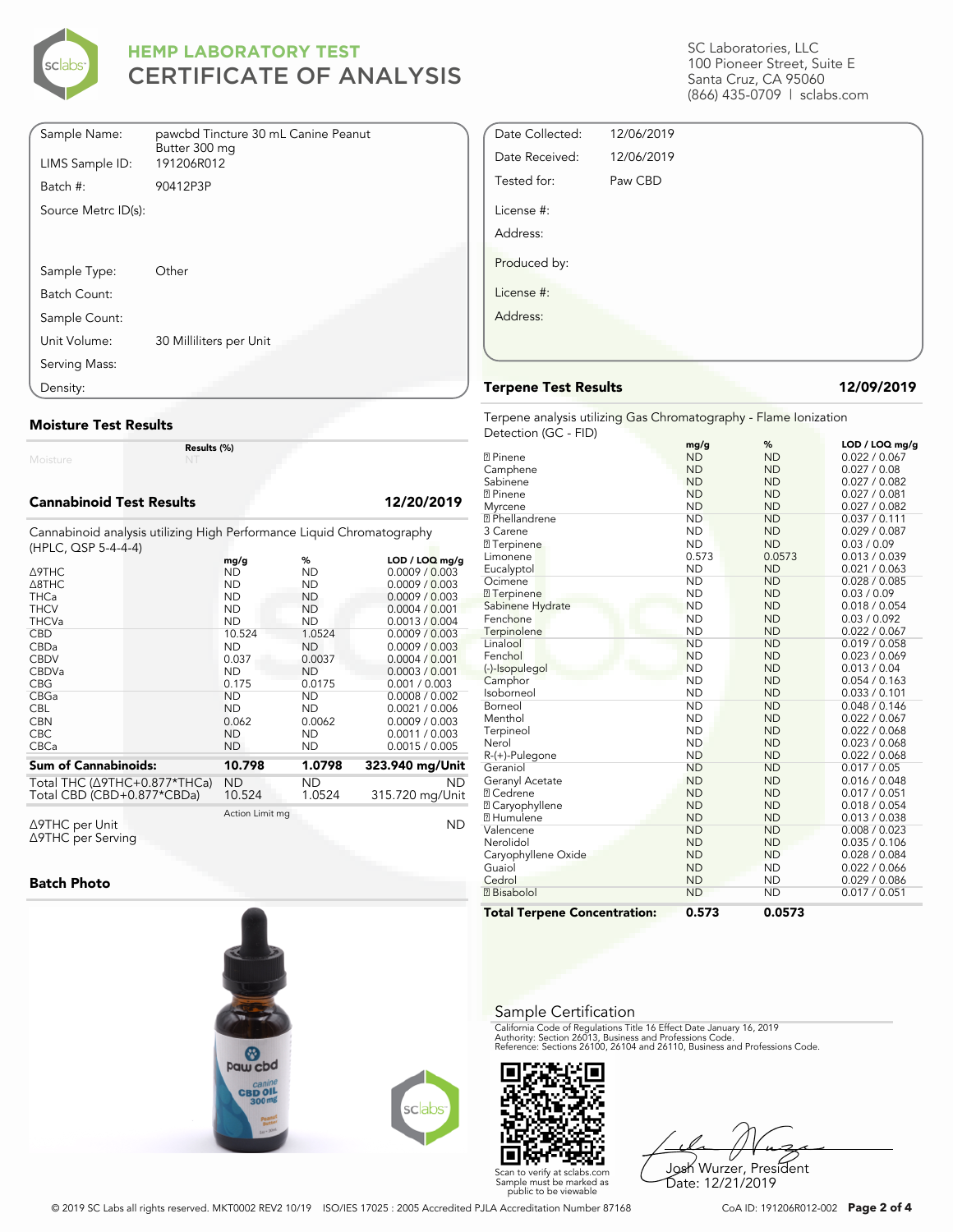

| Sample Name:        | pawcbd Tincture 30 mL Canine Peanut |
|---------------------|-------------------------------------|
| LIMS Sample ID:     | Butter 300 mg<br>191206R012         |
| Batch #:            | 90412P3P                            |
| Source Metrc ID(s): |                                     |
|                     |                                     |
|                     |                                     |
| Sample Type:        | Other                               |
| Batch Count:        |                                     |
| Sample Count:       |                                     |
| Unit Volume:        | 30 Milliliters per Unit             |
| Serving Mass:       |                                     |
| Density:            |                                     |

### **Pesticide Test Results**

|                              | Pesticide, Fungicide and plant growth regulator analysis utilizing |                   |                     |
|------------------------------|--------------------------------------------------------------------|-------------------|---------------------|
|                              | HPLC-Mass Spectrometry and GC-Mass Spectrometry                    |                   |                     |
|                              | Results (µg/g)                                                     | Action Limit µg/g | $LOD / LOQ \mu g/g$ |
| Abamectin                    | NT                                                                 |                   |                     |
| Acephate                     | NT                                                                 |                   |                     |
| Acequinocyl                  | NT                                                                 |                   |                     |
| Acetamiprid                  | NT                                                                 |                   |                     |
| Azoxystrobin                 | NT                                                                 |                   |                     |
| Bifenazate                   | NT                                                                 |                   |                     |
| <b>Bifenthrin</b>            | NT                                                                 |                   |                     |
| <b>Boscalid</b>              | NT                                                                 |                   |                     |
| Captan                       | NT                                                                 |                   |                     |
| Carbaryl                     | NT                                                                 |                   |                     |
| Chlorantraniliprole          | NT                                                                 |                   |                     |
| Clofentezine                 | NT                                                                 |                   |                     |
| Cyfluthrin                   | NT                                                                 |                   |                     |
| Cypermethrin                 | NT                                                                 |                   |                     |
| Diazinon                     | NT                                                                 |                   |                     |
| Dimethomorph                 | NT                                                                 |                   |                     |
| Etoxazole                    | NT                                                                 |                   |                     |
| Fenhexamid                   | NT                                                                 |                   |                     |
| Fenpyroximate                | NT<br>NT                                                           |                   |                     |
| Flonicamid                   | NT                                                                 |                   |                     |
| Fludioxonil                  | NT                                                                 |                   |                     |
| Hexythiazox<br>Imidacloprid  | NT                                                                 |                   |                     |
|                              | NT                                                                 |                   |                     |
| Kresoxim-methyl<br>Malathion | NT                                                                 |                   |                     |
| Metalaxyl                    | NT                                                                 |                   |                     |
| Methomyl                     | NT                                                                 |                   |                     |
| Myclobutanil                 | NT                                                                 |                   |                     |
| Naled                        | NT                                                                 |                   |                     |
| Oxamyl                       | NT                                                                 |                   |                     |
| Pentachloronitrobenzene      | NT                                                                 |                   |                     |
| Permethrin                   | NT                                                                 |                   |                     |
| Phosmet                      | NT                                                                 |                   |                     |
| Piperonylbutoxide            | NT                                                                 |                   |                     |
| Prallethrin                  | NT                                                                 |                   |                     |
| Propiconazole                | NT                                                                 |                   |                     |
| Pyrethrins                   | NT                                                                 |                   |                     |
| Pyridaben                    | NT                                                                 |                   |                     |
| Spinetoram                   | NT                                                                 |                   |                     |
| Spinosad                     | NT                                                                 |                   |                     |
| Spiromesifen                 | NT                                                                 |                   |                     |
| Spirotetramat                | NT                                                                 |                   |                     |
| Tebuconazole                 | NT                                                                 |                   |                     |
| Thiamethoxam                 | NT                                                                 |                   |                     |
| Trifloxystrobin              | NT                                                                 |                   |                     |

SC Laboratories, LLC 100 Pioneer Street, Suite E Santa Cruz, CA 95060 (866) 435-0709 | sclabs.com

| Date Collected: | 12/06/2019 |  |
|-----------------|------------|--|
| Date Received:  | 12/06/2019 |  |
| Tested for:     | Paw CBD    |  |
| License #:      |            |  |
| Address:        |            |  |
| Produced by:    |            |  |
| License #:      |            |  |
| Address:        |            |  |
|                 |            |  |
|                 |            |  |

### **Pesticide Test Results**

| Pesticide, Fungicide and plant growth regulator analysis utilizing<br>HPLC-Mass Spectrometry and GC-Mass Spectrometry |                     |                   |                     |  |
|-----------------------------------------------------------------------------------------------------------------------|---------------------|-------------------|---------------------|--|
|                                                                                                                       | Results $(\mu g/g)$ | Action Limit µg/g | $LOD / LOQ \mu g/g$ |  |
| Aldicarb                                                                                                              |                     |                   |                     |  |
| Carbofuran                                                                                                            | NT                  |                   |                     |  |
| Chlordane                                                                                                             | NT                  |                   |                     |  |
| Chlorfenapyr                                                                                                          | NT                  |                   |                     |  |
| Chlorpyrifos                                                                                                          | NT                  |                   |                     |  |
| Coumaphos                                                                                                             | NT                  |                   |                     |  |
| Daminozide                                                                                                            | NT                  |                   |                     |  |
| <b>DDVP</b> (Dichlorvos)                                                                                              | NT                  |                   |                     |  |
| Dimethoate                                                                                                            | NT                  |                   |                     |  |
| Ethoprop(hos)                                                                                                         | NT                  |                   |                     |  |
| Etofenprox                                                                                                            | NT                  |                   |                     |  |
| Fenoxycarb                                                                                                            | NT                  |                   |                     |  |
| Fipronil                                                                                                              | NT                  |                   |                     |  |
| Imazalil                                                                                                              | NT                  |                   |                     |  |
| Methiocarb                                                                                                            | NT                  |                   |                     |  |
| Methyl parathion                                                                                                      | NT                  |                   |                     |  |
| Mevinphos                                                                                                             | NT                  |                   |                     |  |
| Paclobutrazol                                                                                                         | NT                  |                   |                     |  |
| Propoxur                                                                                                              | NT                  |                   |                     |  |
| Spiroxamine                                                                                                           | NT                  |                   |                     |  |
| Thiacloprid                                                                                                           | NT                  |                   |                     |  |

### **Mycotoxin Test Results**

| Mycotoxin analysis utilizing HPLC-Mass Spectrometry |           | Results (µq/kq) Action Limit µq/kq | LOD / LOQ µq/kg |
|-----------------------------------------------------|-----------|------------------------------------|-----------------|
| Aflatoxin B1, B2, G1, G2<br>Ochratoxin A            | <b>NT</b> |                                    |                 |

Sample Certification

California Code of Regulations Title 16 Effect Date January 16, 2019<br>Authority: Section 26013, Business and Professions Code.<br>Reference: Sections 26100, 26104 and 26110, Business and Professions Code.



Josh Wurzer, President Date: 12/21/2019

© 2019 SC Labs all rights reserved. MKT0002 REV2 10/19 ISO/IES 17025 : 2005 Accredited PJLA Accreditation Number 87168 CoA ID: 191206R012-002 **Page 3 of 4**